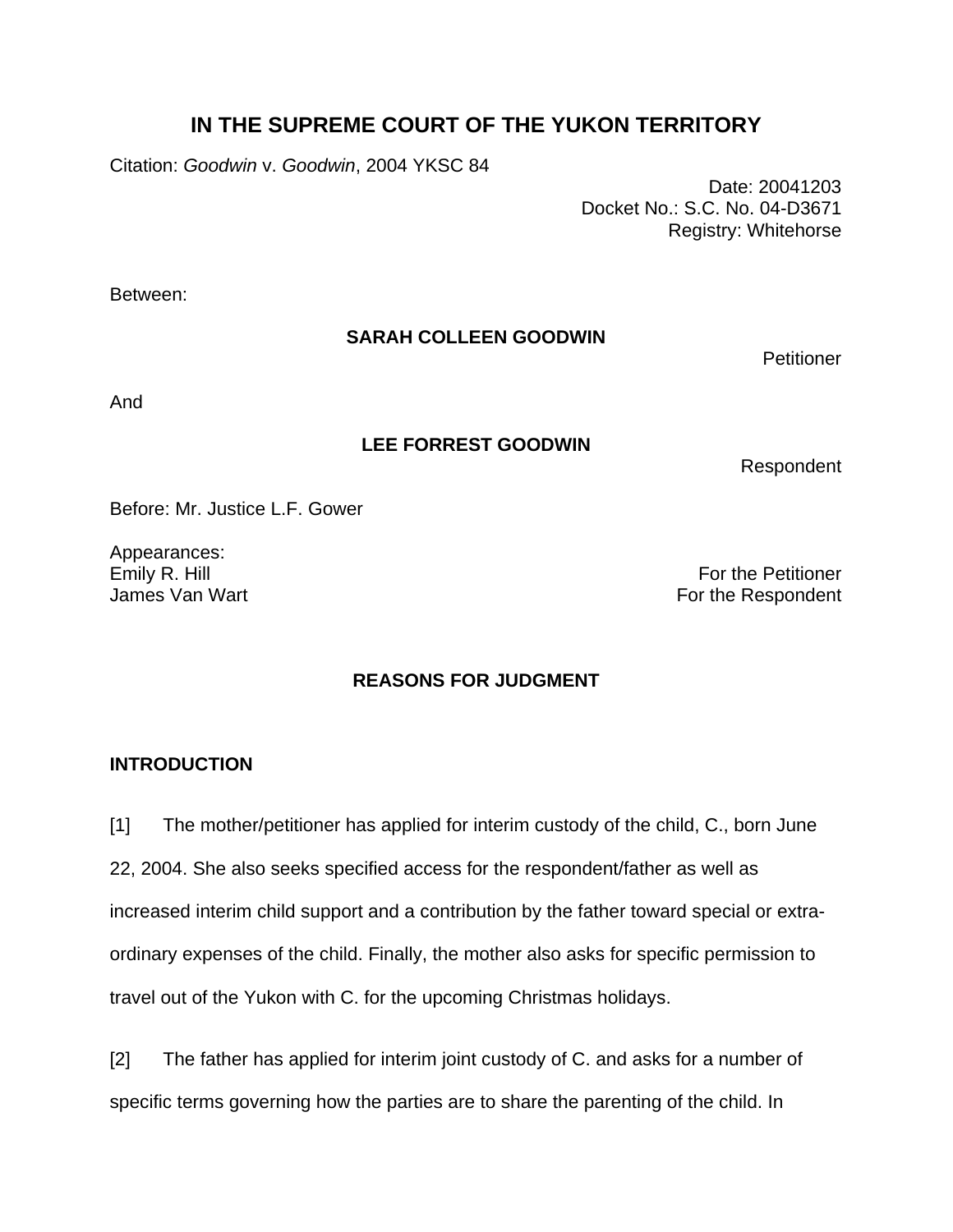particular, he seeks a term that one party be granted the final decision-making authority for the child, but that the other party should have the right to ask the Court to review any such decision. In addition, the father seeks increased specified visitation and continuation of his existing child support payments. He agrees to contribute towards the child's special or extra-ordinary expenses. He opposes the mother's request to travel with the child over the Christmas holidays, unless he is granted an equivalent amount of visitation time to make up for the resulting loss of time with C.

## **ISSUES**

[3] Of course the overall issue here is what is in the child's best interests. Specifically, I must determine:

- 1. Whether joint custody is appropriate?
- 2. Even if joint custody is not appropriate, how should the parties share information about the child?
- 3. What is the most appropriate visitation schedule for the father?
- 4. What amount of child support should the father pay?
- 5. Should the mother be permitted to travel with the child over the Christmas holidays and, if so, on what terms?

# **BACKGROUND**

[4] The parties have had a relatively short but tumultuous relationship. They met in approximately November 2002 and began living together in 2003. The mother soon became dissatisfied with a number of things about the relationship, notably the consistent marijuana use by the father and his failure to maintain regular employment. Conflicts escalated in the spring and summer of 2003. One particular fight over the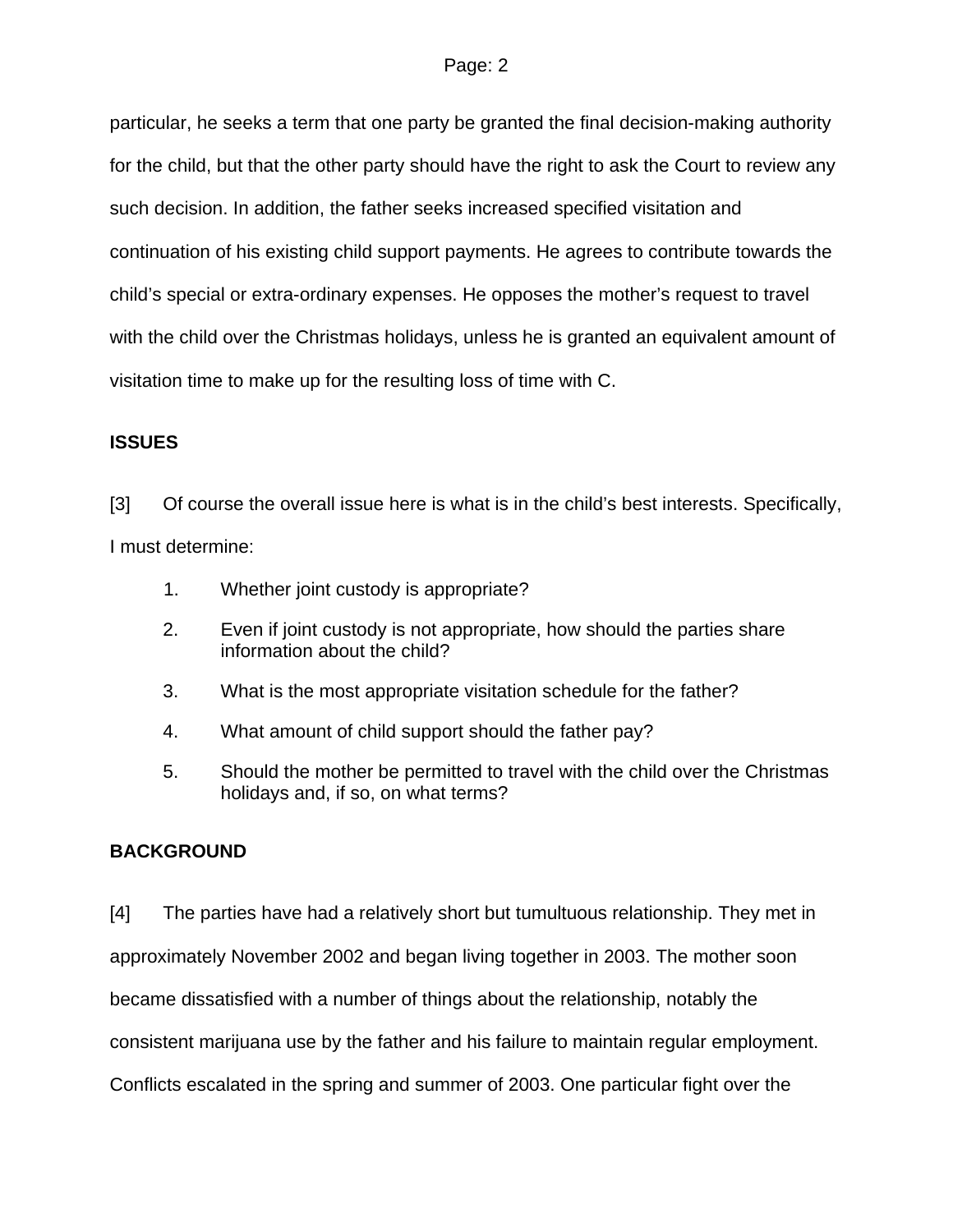father's relationship with a former friend, Ms. M. O'Donnell, led to a separation for a few months. The parties reunited in the summer of 2003 and the mother became pregnant. Sadly, the mother miscarried the child in the first trimester.

[5] The couple became engaged in the fall of 2003, but continued to experience conflict, periodically erupting into violent episodes. The father was jailed for two months for driving while suspended in early 2004. After he was released the couple reunited, but broke up again in April 2004, at which point the mother ended the engagement.

[6] However, they came together yet again just before the birth of C. in late June 2004, at which time they had another serious violent altercation. Remarkably however, they recoupled within days and were once more engaged. They were married by a Justice of the Peace at the hospital the day after C. was born on June 22, 2004.

[7] In early July there were two further physical fights, the second of which resulted in the mother charging the father with assault. Also about that time she filed her Petition for custody of the child and other related relief.

[8] The mother was granted interim interim custody of the child in July and the father was allowed supervised specified access. In August, the father was ordered to pay child support of \$130 per month based on an imputed annual income of \$15,300. The father currently sees the child every second day for three hours and for six hours when his access occurs on a weekend. To date, all access has been supervised.

[9] On October 28, 2004, the father plead guilty to the charge of assault upon the mother and received a suspended sentence plus probation for a period of one year. It is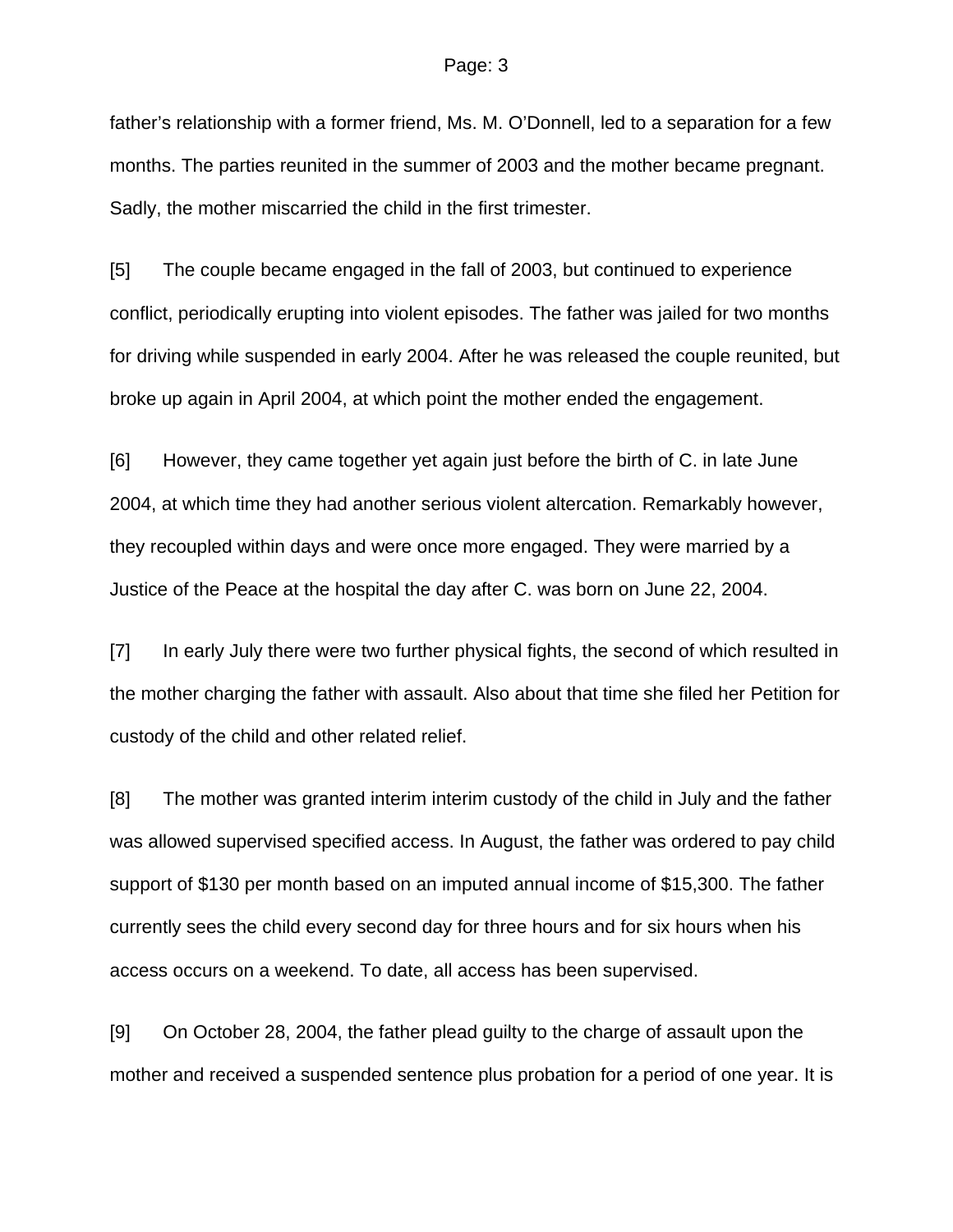a term of the probation order that the father have no contact directly or indirectly with the mother except with the written permission of his probation officer or in accordance with any order that this Court may make for the purposes of allowing access to the child.

[10] A Custody and Access Report (CAR) was completed by Geoffrey Powter, clinical psychologist, on October 29, 2004.

### **ANALYSIS**

## *Issue #1 Whether joint custody is appropriate?*

[11] When the father was interviewed by Mr. Powter for the preparation of the CAR, he was intending to seek custody of C. However, after having reviewed the CAR, he changed his mind and is now seeking joint custody. The father's counsel submitted that joint custody is more likely to be in the child's best interests than the father simply being granted access. He argued that both parents were identified in the CAR as having certain liabilities in their personalities and that a joint custody order would act as a "check and balance" against these respective liabilities. In particular, it would allow the father a greater level of knowledge about the child's affairs, even if joint decision-making is not possible and the mother is granted the primary decision-making power, as contemplated by the father's application.

[12] The father also says he wants to work towards a relationship of mutual respect with the mother for the benefit of the child. His counsel suggested that this Court could order some form of gradually increasing contact between the parties in order to facilitate the joint decision-making required for joint custody and that the probation order allows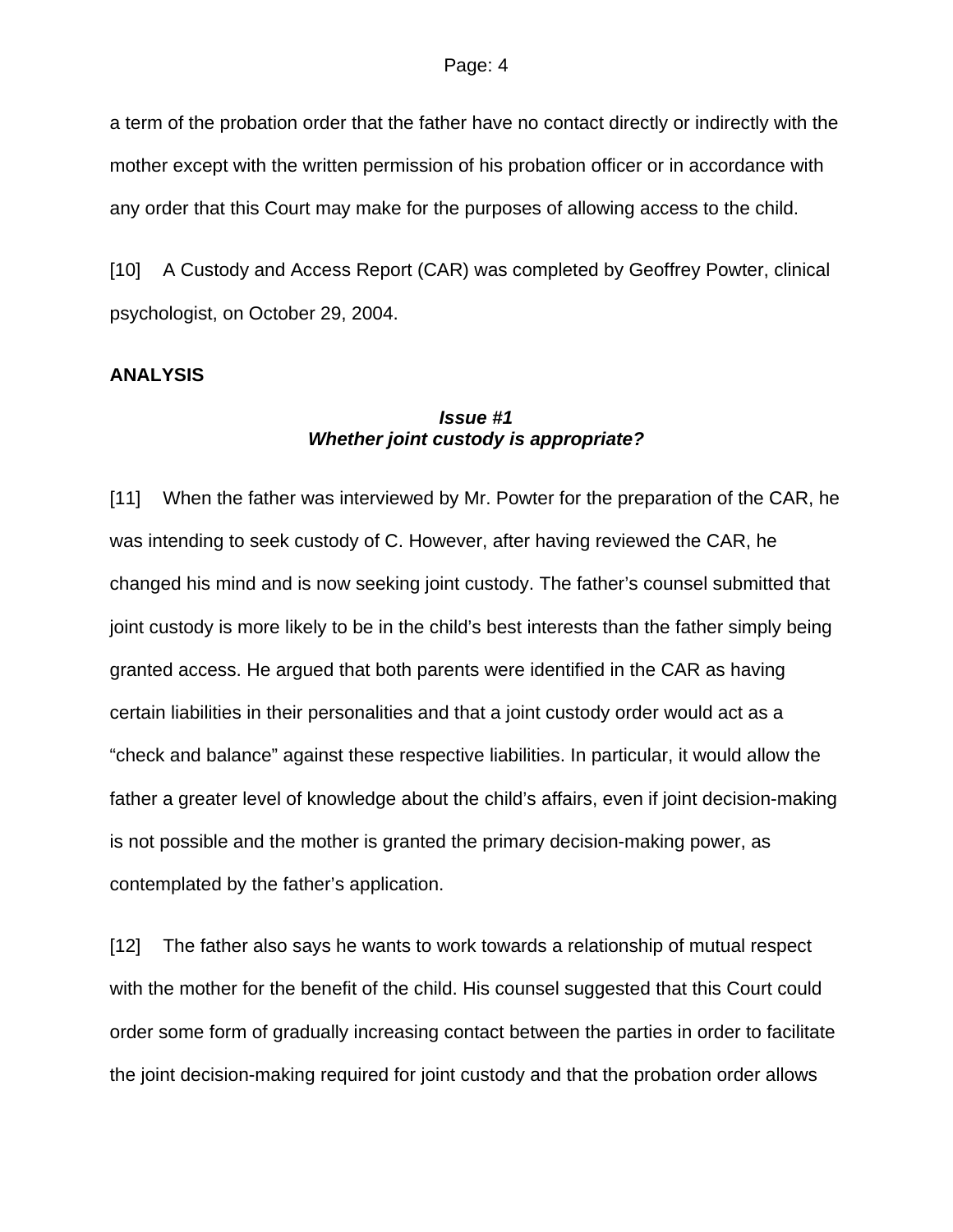for this. Further, if the father were to violate those terms, then the father could be prosecuted for the criminal offence of breach of probation.

[13] While the father's counsel ably represented his client and said everything that could be said in support of his cross-application, I am left unpersuaded that joint custody would be in the child's best interests.

[14] I recognize that this is an interim application. The parties have made conflicting allegations both in their affidavit material and in their representations to Mr. Powter in the preparation of the CAR. Those allegations have not been tested by cross-examination. Therefore, it is difficult for this Court to make clear findings of fact in many instances. Theoretically, those findings of fact could be made at the trial of this action, but counsel advised me that a trial is unlikely, given the financial circumstances of the parties. Therefore, the practical reality is that the orders made at this stage are likely to have the effect of final orders, subject to any applications to vary by either party.

[15] One of the consequences of this being an interim application is that I must rely upon the best evidence available. In large part, I am referring here to the CAR, which is the result of Mr. Powter's careful and objective assessment of the situation. He spent a good deal of time meeting with the parties, interviewing a number of collateral witnesses and reviewing related documents. The report is clearly detailed, containing some 223 paragraphs over 28 pages.

[16] It is Mr. Powter's considered opinion that this family is not a good prospect for joint custody because of the "very strong history of conflict" and little positive history in the relationship (CAR at para. 206). Rather, he feels that the mother is "clearly the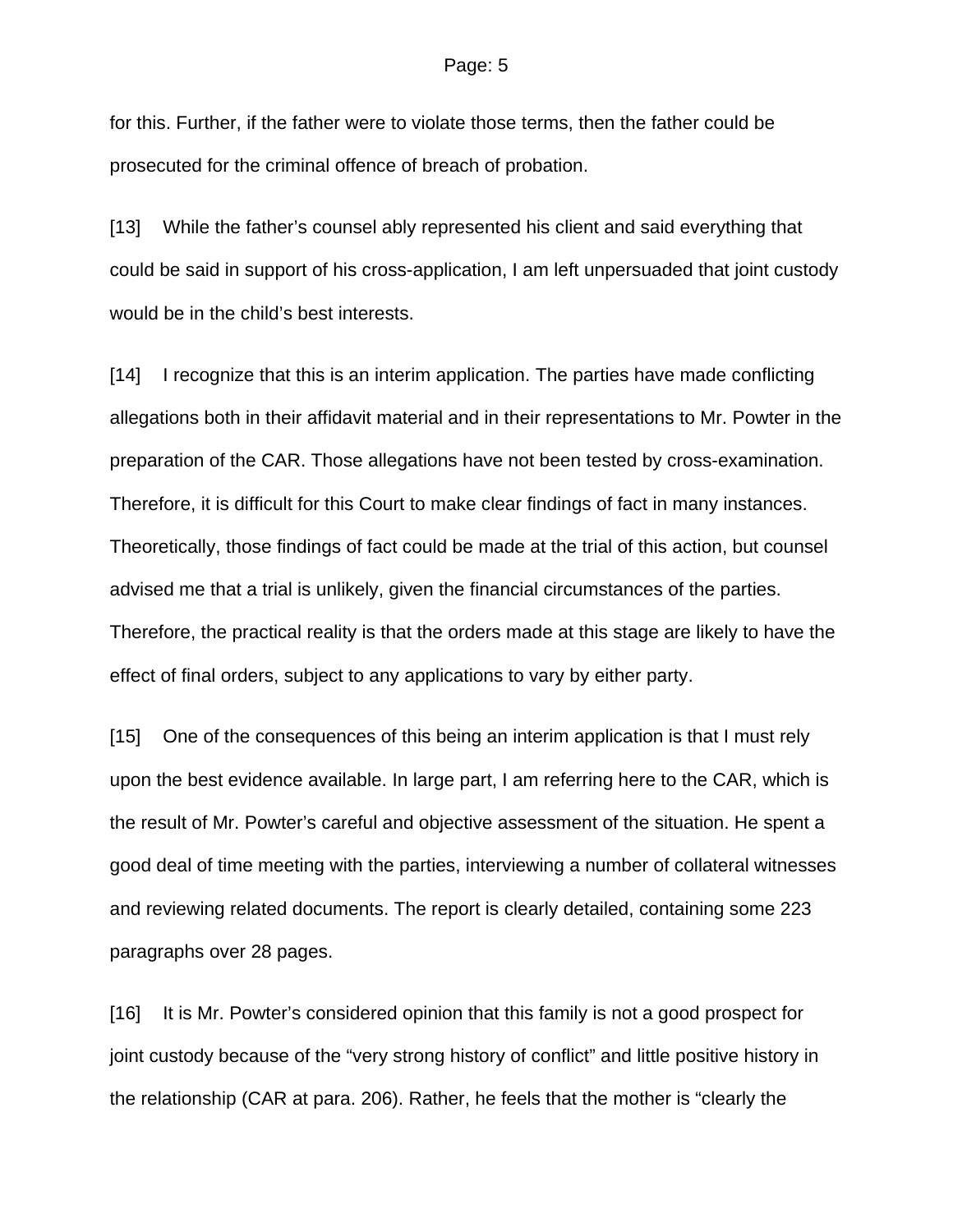parent of choice" and the "best-fit" parent for the child at this time (CAR at paras. 203 and 205).

[17] I agree with the father's counsel that both parties have certain personality deficits. The mother described herself as being naïve, innocent and gullible. Mr. Powter felt that she seemed especially vulnerable to being swayed by others around her, particularly by the father (CAR at para. 48). Mr. Powter's psychological testing confirmed that the mother is high-strung and emotionally naïve with a tendency towards anxiety, depression, and histrionics (or intense emotionality) (CAR at paras. 68, 70, 71 and 73).

[18] However, the mother was noted to have taken significant steps to seek out support programs for advice on parenting and has demonstrated "commitment and growth" in that regard. She was described as having a very strong social network in place (CAR at para. 80). Mr. Powter also said that the mother was willing to look at the potential impact of her problems upon the child and openly acknowledged her need for help to resolve those problems through continued counselling and contact with parenting resources (CAR at para. 209). Despite having some reservations about how her personality deficits might manifest themselves in her parenting, Mr. Powter concluded that, if the mother can minimize her exposure to stress, "especially the stress with [the father] and can keep resources available to her, there is no definitive risk to the child" (CAR at para. 197). Further, he described the mother as a "fluid, talented and committed parent", whose performance on the tests measuring parenting ranked her quite high relative to her peers (CAR at paras. 91 and 96). She was noted to have a good understanding of the child's developmental level and her own role in the child's life at present and in the future (CAR at para. 200). A "Healthy Families" worker involved with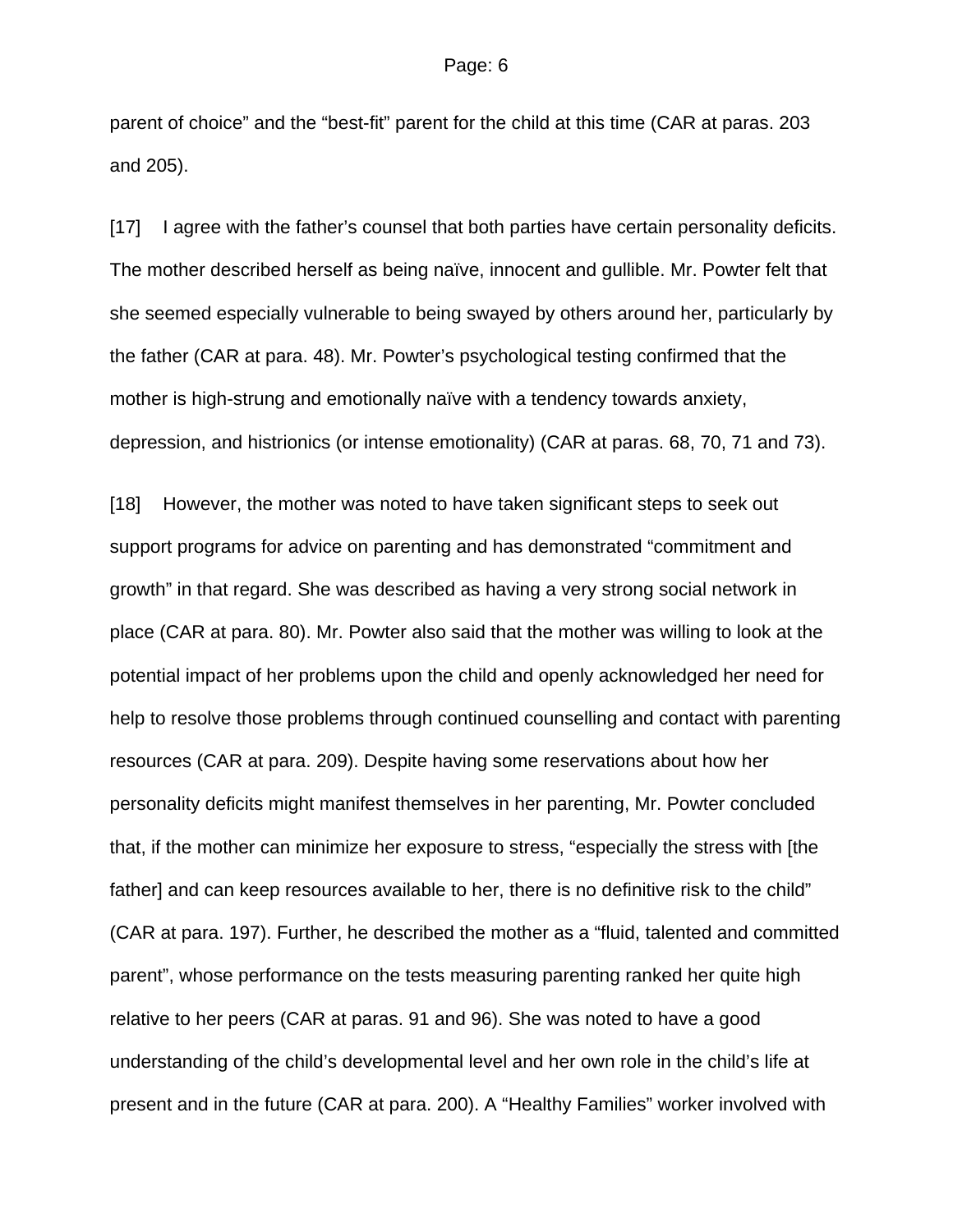the mother said that she would give her "the highest rating" in terms of her "commitment, talents and bonding" with the child (CAR at para. 165).

[19] The father was also described as having demonstrated good intuitive parenting skills, as well as good skills in tasks such as feeding, bathing, changing and maintaining hygiene in the home. His performance with the child was observed by Mr. Powter as being "very high quality" and that he seemed warm, engaged and very interested in his bond with his son (CAR at para. 154).

[20] On the other hand, Mr. Powter found that there was "considerable evidence" that the father has "antisocial personality traits" (CAR at para. 100). He was described by Mr. Powter as being "self-absorbed" and subject to "self-glorification", as well as someone who portrays himself as a victim, lacks acceptance of responsibility and has a tendency to blame others (CAR at paras. 101 and 102). Further, Mr. Powter felt that the father showed a disregard for rules and structures. A number of collateral witnesses described him as being aggressive, controlling and manipulative (CAR at paras. 103 and 104).

[21] It is interesting to note that the father was in a previous relationship in 2000 which resulted in violence, criminal charges and a break-down in the marriage. As a result of a conviction for assaulting this partner, the father was ordered to complete spousal assault programming with the Family Violence Prevention Unit in Whitehorse, but he failed to do so (CAR at para. 105). Indeed, Mr. Powter said the father "was abusive and refused to take any responsibility for the charge that had landed him in trouble" (CAR at para. 125).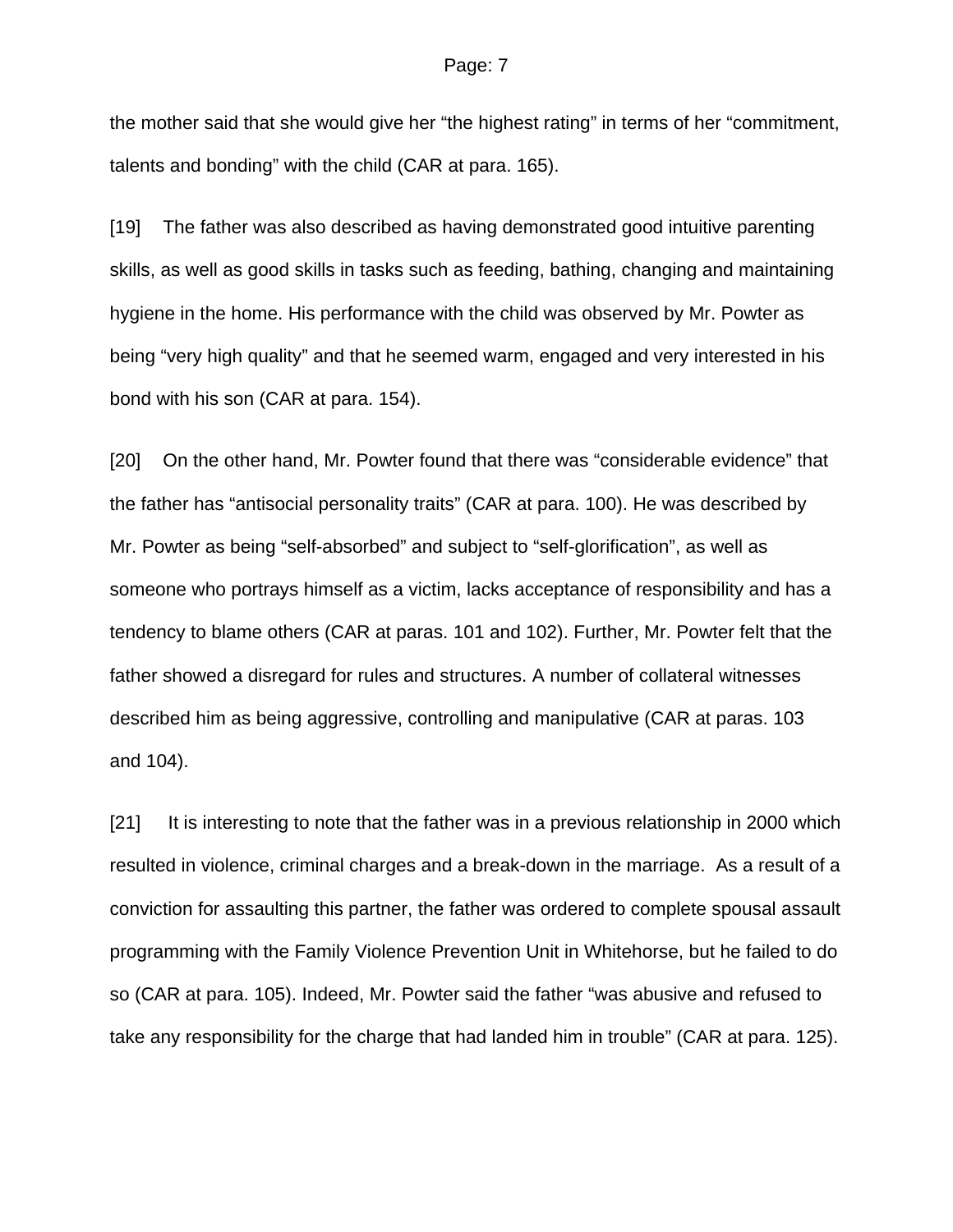[22] I also found it very interesting that the mother told Mr. Powter she felt the father was more interested in "winning the custody dispute, or making him look good in other people's eyes", than genuinely wanting a role in the child's life. She felt that the father was far too selfish to truly give up his own needs for the sake of the child. The mother said she believed that, even if he received custody, his interest in the child would be short-lived and he would very quickly pass the child off onto caregivers (CAR at para. 86). While I recognize that this is simply the opinion of the mother, there is some support for her belief in the results of the father's psychological assessment, in particular the MCMI, which put the father in the category of "nomadic antisocials". Such individuals are described in the literature as seeing their environment "as if it were a tournament with one person pitted against the other" (CAR at para. 109).

[23] Finally, it is also surprising that Mr. Powter was able to reach any conclusions about the father's personality, when the validity scales on the psychological tests suggested that the father had made a concerted effort to present himself in an unrealistically positive light (CAR at para. 111).

[24] I repeat that, at this interim stage in the proceedings, I feel compelled to accept at face value the recommendations and opinions in the CAR respecting custody. Certainly, the father has not presented any arguments or evidence to contradict or invalidate those opinions, other than to suggest that certain statements (which I will discuss later) regarding the young age of the child were "boiler plate".

[25] On the basis of the evidence in the CAR, part of which I have discussed here, I am unable to imagine how the parties could possibly succeed, at present, in a joint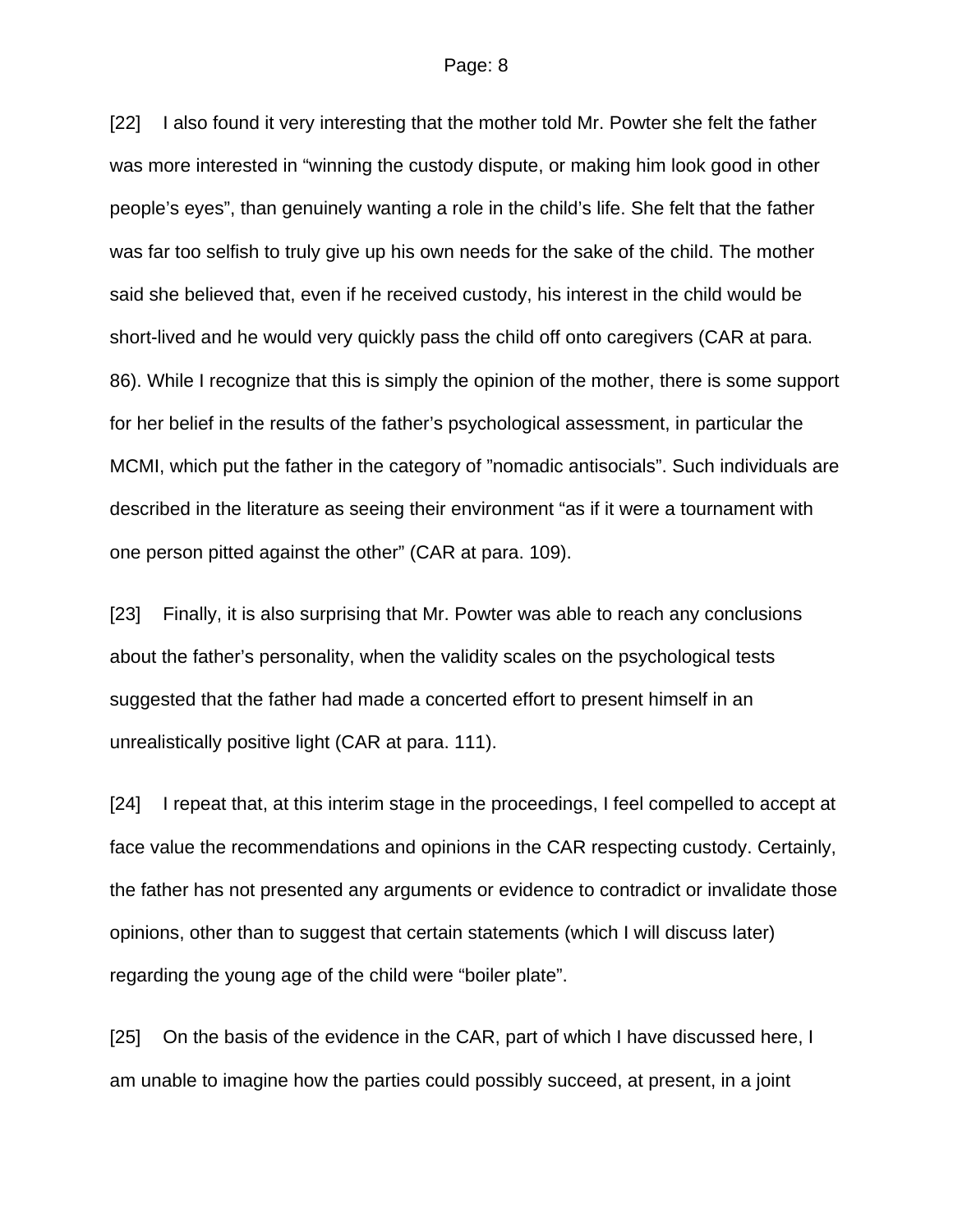custody relationship. Neither trusts the other. Both continue to doubt each other's actions and tend to look for evidence of wrong-doing (CAR at para. 38). The mother does not want direct contact with the father and feels that her own will and interests would be lost in disputes with him about decision-making. She also feels that the father's value system disqualifies him as an appropriate parent. The father on the other hand has told Mr. Powter that he feels the mother is not emotionally stable enough to be entrusted with the child's welfare (CAR at paras. 42 and 43). Thus, putting the parties into a joint custody relationship would be the equivalent of pouring gasoline on a fire. That in turn would lead to increased stress for the mother, which almost certainly would not be in the child's best interests. Accordingly, I order that the mother shall have interim custody of the child.

## *Issue #2 Even if joint custody is not appropriate, how should the parties share information about the child?*

[26] At the hearing of these applications, the mother said she was agreeable in principle to the concept of information sharing. However, I emphasize that the mother does not wish direct contact with the father. Rather, the mother is willing to communicate with the father about matters relating to the child through a combination of means. Firstly, by using a "communication book" which travels with the child back and forth between the parents and in which information is provided about the child's needs and the parents desires and concerns. Secondly, the mother is agreeable to communicating through "back door" telephone voice-mail. Specifically, the mother can leave messages on the father's voice-mail system without having to directly dial the father's telephone number and risk the father answering the phone. Similarly, the father can leave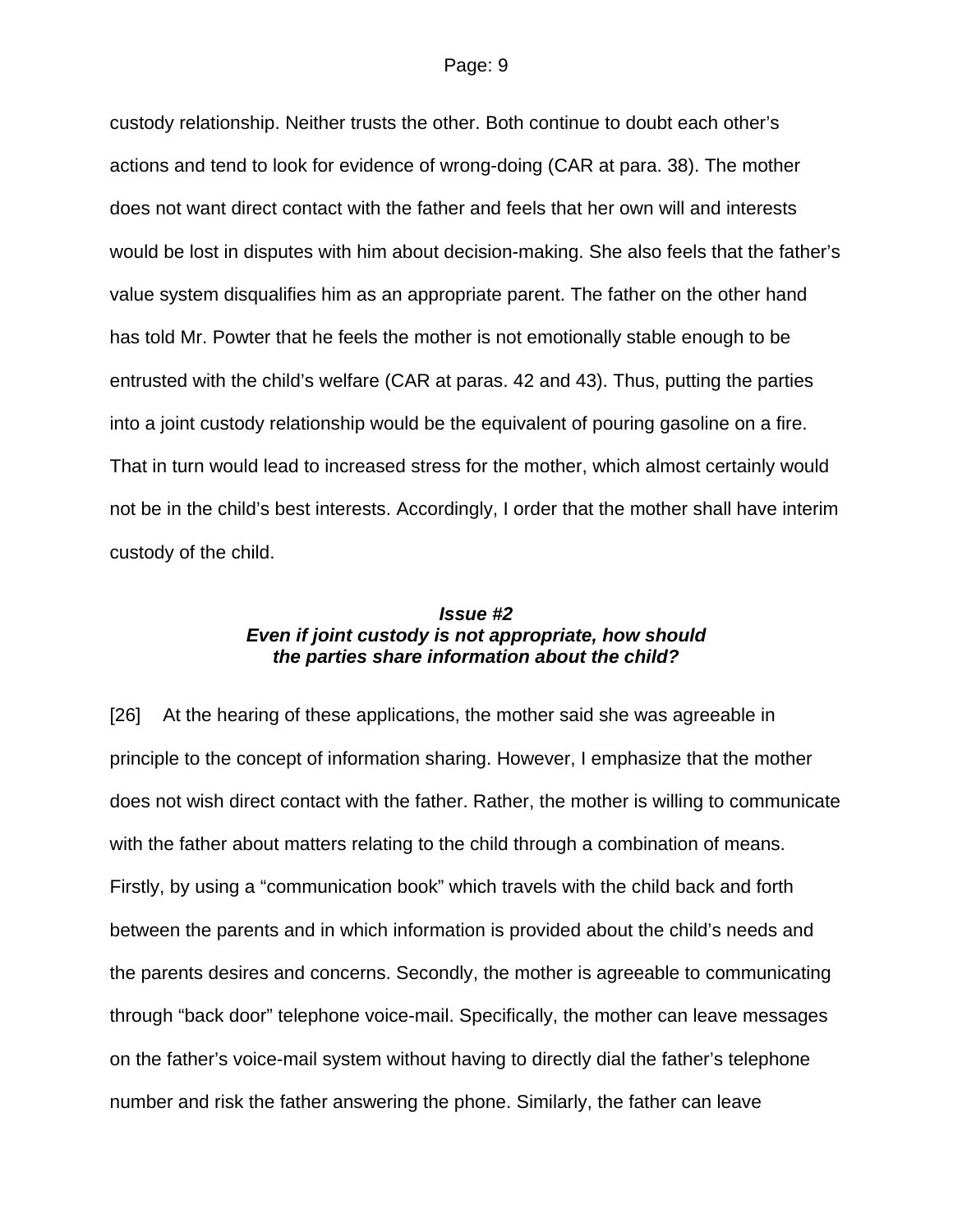messages on the mother's answering machine. As the mother has call-display on her telephone, she will be alerted to when the father is placing a call and will not answer the telephone. Further, both parties are aware that such telephone communication can be recorded and, if necessary, transcribed. Hopefully this will act as a deterrent to either party leaving inappropriate or abusive messages.

[27] I have reviewed the father's Chambers Outline in which he sets out the type of information he is seeking about the child. Principally, these seem to focus on issues of health, education, religious instruction and the general welfare of the child. However, given that the child is just over five months old at present, I would expect that most of the communication would have to do with such things as the child's health, hygiene, clothing and activities. As I understand the mother, this is precisely the type of information which she intends to exchange through the communication book and the telephone messaging system. Therefore, it seems unnecessary at this time to specify within an order what types of information need be exchanged. If the father is truly interested in rebuilding a relationship with the mother based upon mutual respect, then I assume he is prepared to also act reasonably in the information exchange. The alternative of specifying the information the father is entitled to, could easily lead to increased conflict and reason for argument.

## *Issue #3 What is the most appropriate visitation schedule for the father?*

[28] As a preliminary point, the mother is no longer seeking supervised access. Her position in that regard is also supported by Mr. Powter (CAR at para. 220).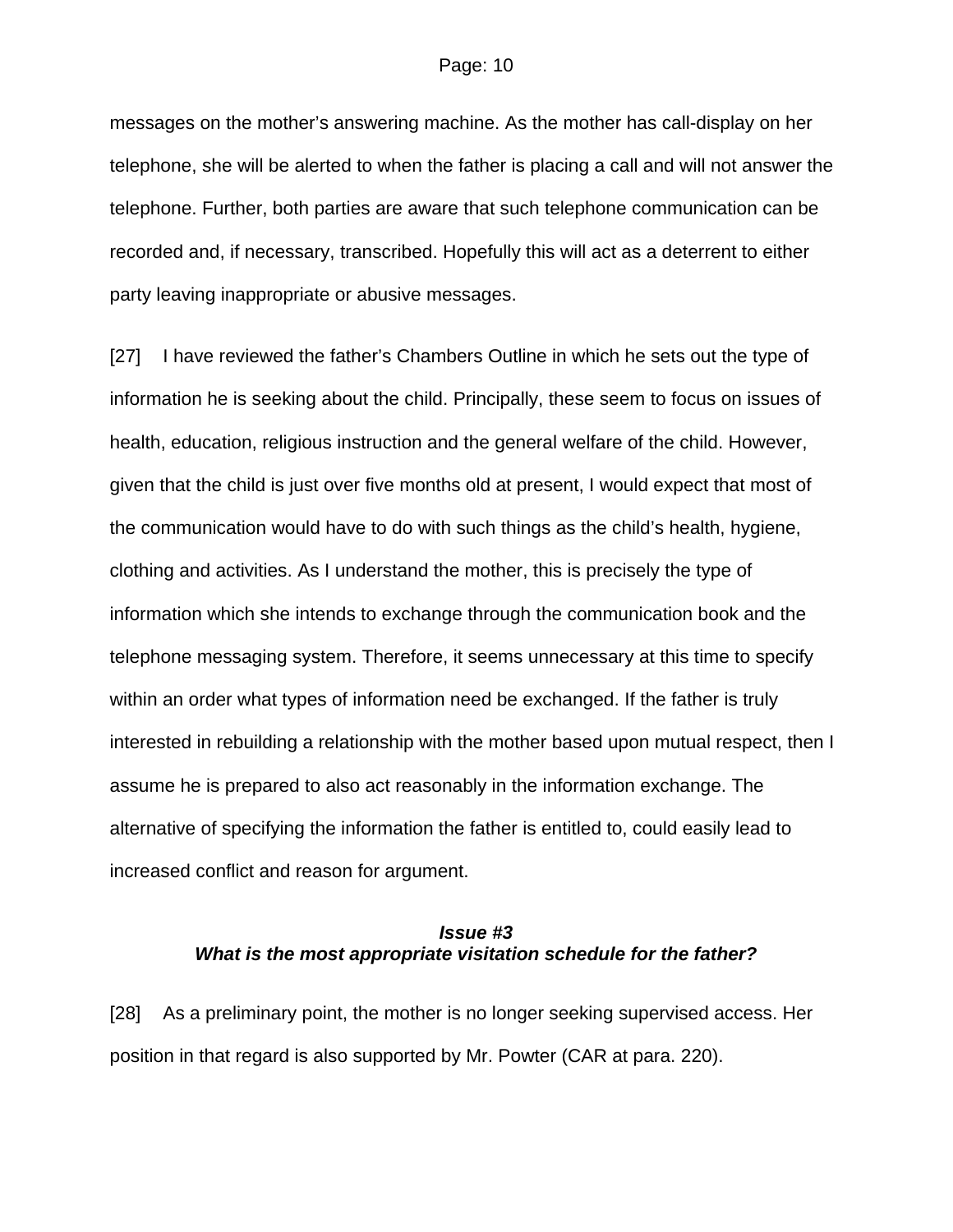[29] On the other hand, the mother does not wish to change the current schedule of access, which is every second day for three hours in the early evening on weekdays and for six hours in the afternoon on weekends. Mr. Powter also supports the current access schedule, as being a good example of a plan which facilitates frequent but relatively brief visitation until the child is closer to age three.

[30] The primary change in the access schedule requested by the father is to include overnight access on weekends. He seemed to agree that the overnight access should start on a "test-night" basis, as recommended by Mr. Powter, perhaps initially at the rate of one evening per month to start.

[31] As I understand Mr. Powter, he is opposed to "multi-day visits", which I take to mean overnight access, until the child is about three years old. Presently, he says the main focus should be on providing the child with a stable primary home with the mother. The father's counsel characterized this opinion as a very general "boiler plate" conclusion, which tends to revive the notion of the tender years doctrine effectively placing an unfair onus on the father. On the other hand, Mr. Powter clearly recognized the need for the access arrangements to evolve in the future, so as to provide greater time between the father and the son (CAR at para. 223).

[32] Frankly, I remain concerned and somewhat sceptical about the father's professed desire to change his ways and behaviour. That concern relates directly to the father's request for increased access. At the time of the preparation of the CAR, Mr. Powter noted that the father "showed little acceptance of having any problems" and that it seemed "unlikely that his behaviour will change" (CAR at para. 211). And specifically,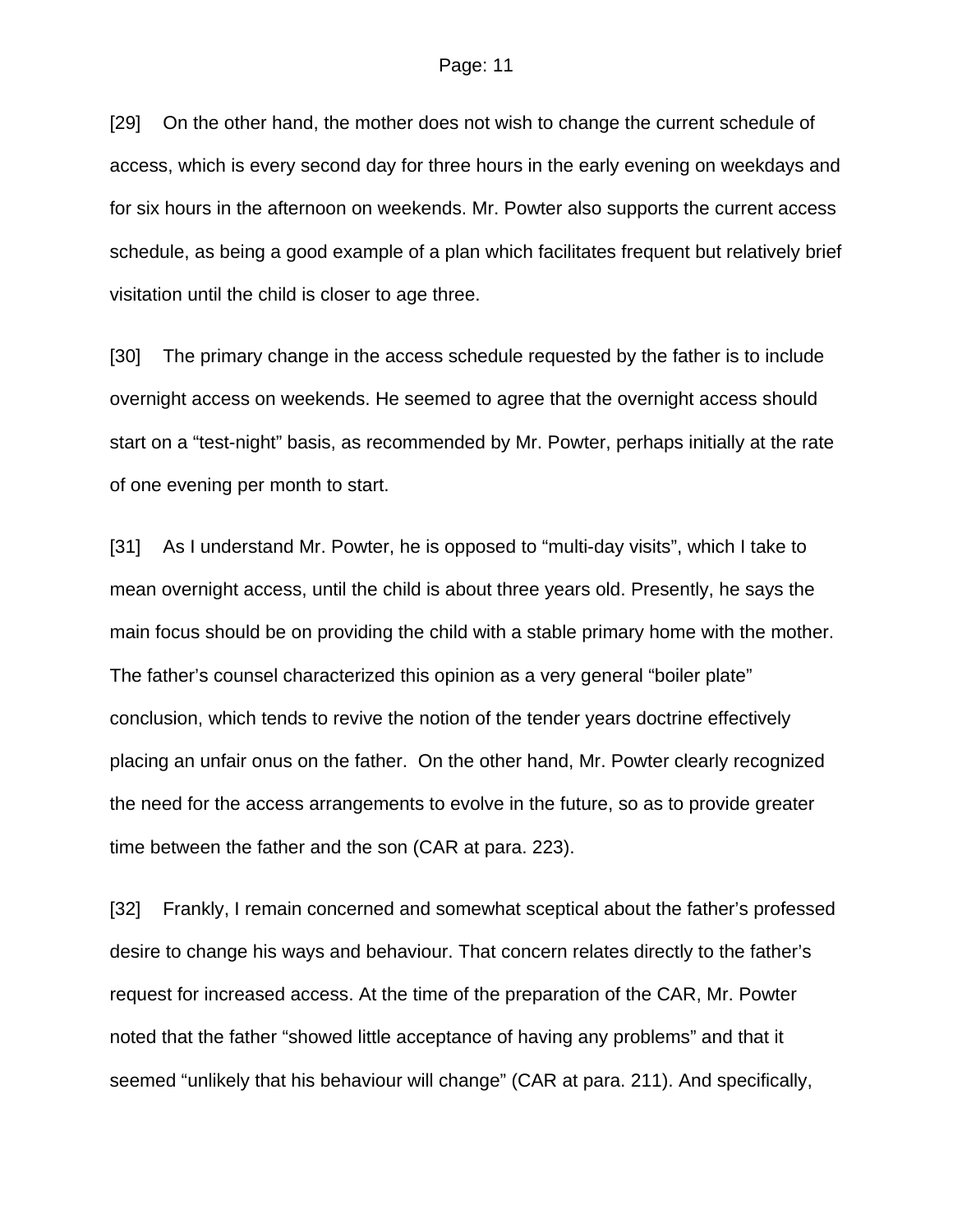Mr. Powter said it was "a fair diagnosis" that the father has an "antisocial personality disorder" and that such individuals:

> … especially when it involves a history of violence, will likely, at some point, express their antisocial tendencies either directly or indirectly as parents. (Indirect expression would involve the parent passing on antisocial *views* to the child; direct expression would see the parent acting out their antisocial impulses and anger on the child). (CAR at para. 188)

In my cautious view, it is already a significant and progressive step for the child to move from supervised to unsupervised access. That will likely increase the father's flexibility and the range of activities he can enjoy with his son. However, given Mr. Powter's concerns, which again I feel compelled to accept at face value at this time, I am not persuaded that the father should be allowed overnight access. Further, given that the child is continuing to breastfeed and is expected to do so for some time to come, I am ordering a continuation of the existing access schedule. That is, the access shall occur between 4:45 p.m. and 7:45 p.m. when falling on a weekday and between noon and 6:00 p.m. when falling on a weekend.

# *Issue #4 What amount of child support should the father pay?*

[33] The father filed a financial statement indicating that his current gross annual income is \$33,566.40. By applying the Child Support Guidelines, that would result in monthly payments of \$293.

[34] On August 11, 2004, I ordered the father to pay child support of \$130 per month, based on an imputed annual income of \$15,300. At that time the father was unemployed, but I determined that he was capable of employment. The father initially fell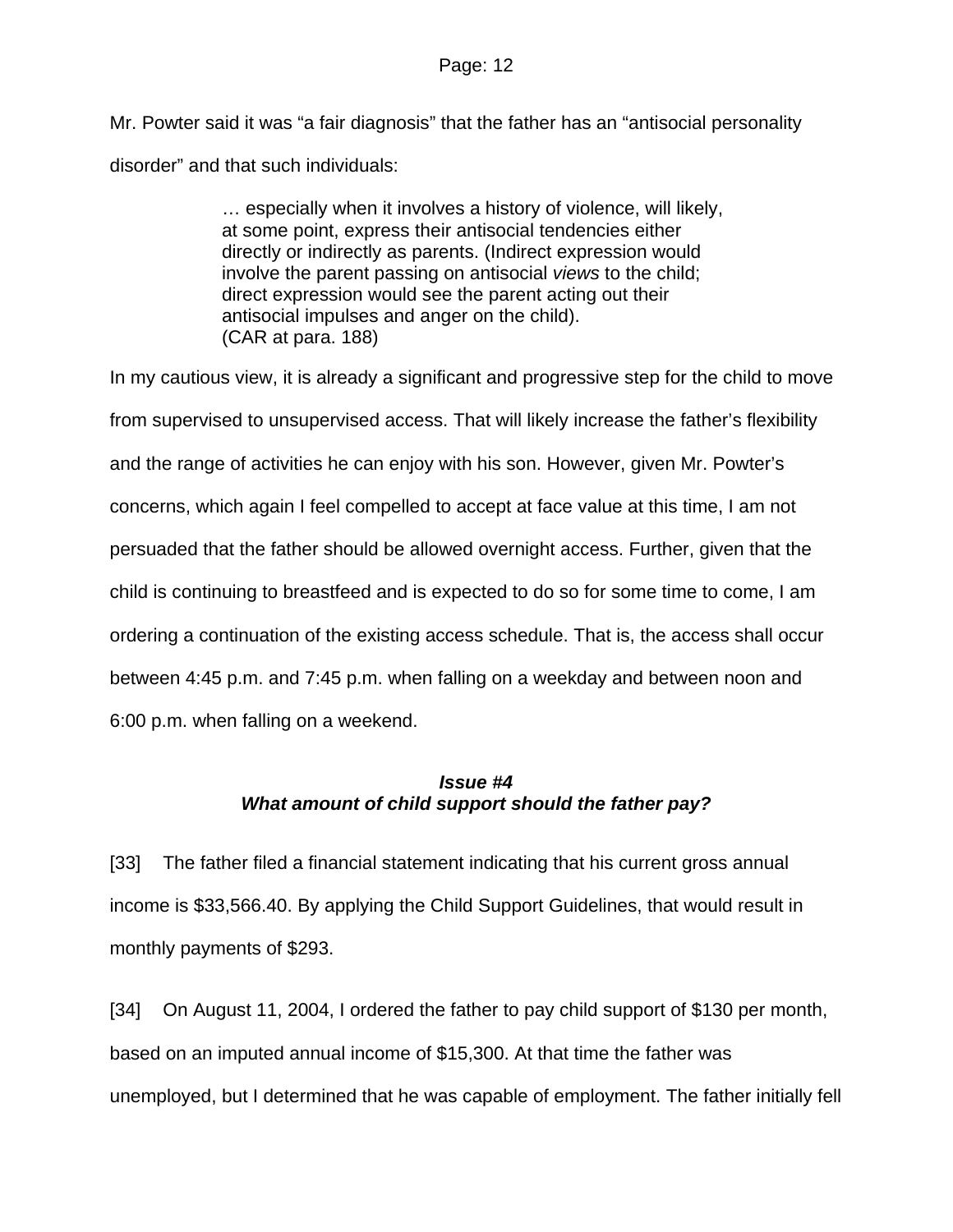into arrears, but obtained a job as a general finance officer with the Kwanlin Dun First Nation in Whitehorse on October 12, 2004. He says he received his first cheque from that employment on or about November  $12<sup>th</sup>$  and thereafter paid in full all child support due to December 31, 2004. Notwithstanding his new employment, the father asks that he be allowed to continue paying at the rate of \$130 per month. He argues that his financial situation has been up and down over the past several months and he is still trying to get on his feet. On the other hand, the mother argues that the father incurs significant monthly expenses in connection with his two aquaria and his two cats. In her affidavit #5 the mother deposed at paragraph 22 that she learned the father has paid approximately \$150 for veterinary expenses for the cats, at a time when he was not paying regular child support. Indeed, the father's financial statement discloses that he spends approximately \$100 per month on fish and cat food.

[35] Frankly, I am sympathetic to the mother's position here. Accordingly, I order the father to pay child support pursuant to the Guidelines at the rate of \$293 per month. I expect the father will make appropriate adjustments in his domestic budget to allow for the proper financial support of his child.

[36] The father has also indicated a willingness to contribute towards the mother's transportation costs in dropping off and picking up the child from the father's residence. The father's driver's licence is presently suspended and so the mother is solely responsible for shuttling the child back and forth in her vehicle. She sought a contribution of \$20 to \$30 per month as a special or extra-ordinary expense under s. 7 of the Child Support Guidelines. While s. 7 does not specifically contemplate these kinds of transportation expenses, I am satisfied that I have the authority under s. 33(2)(b) and (c)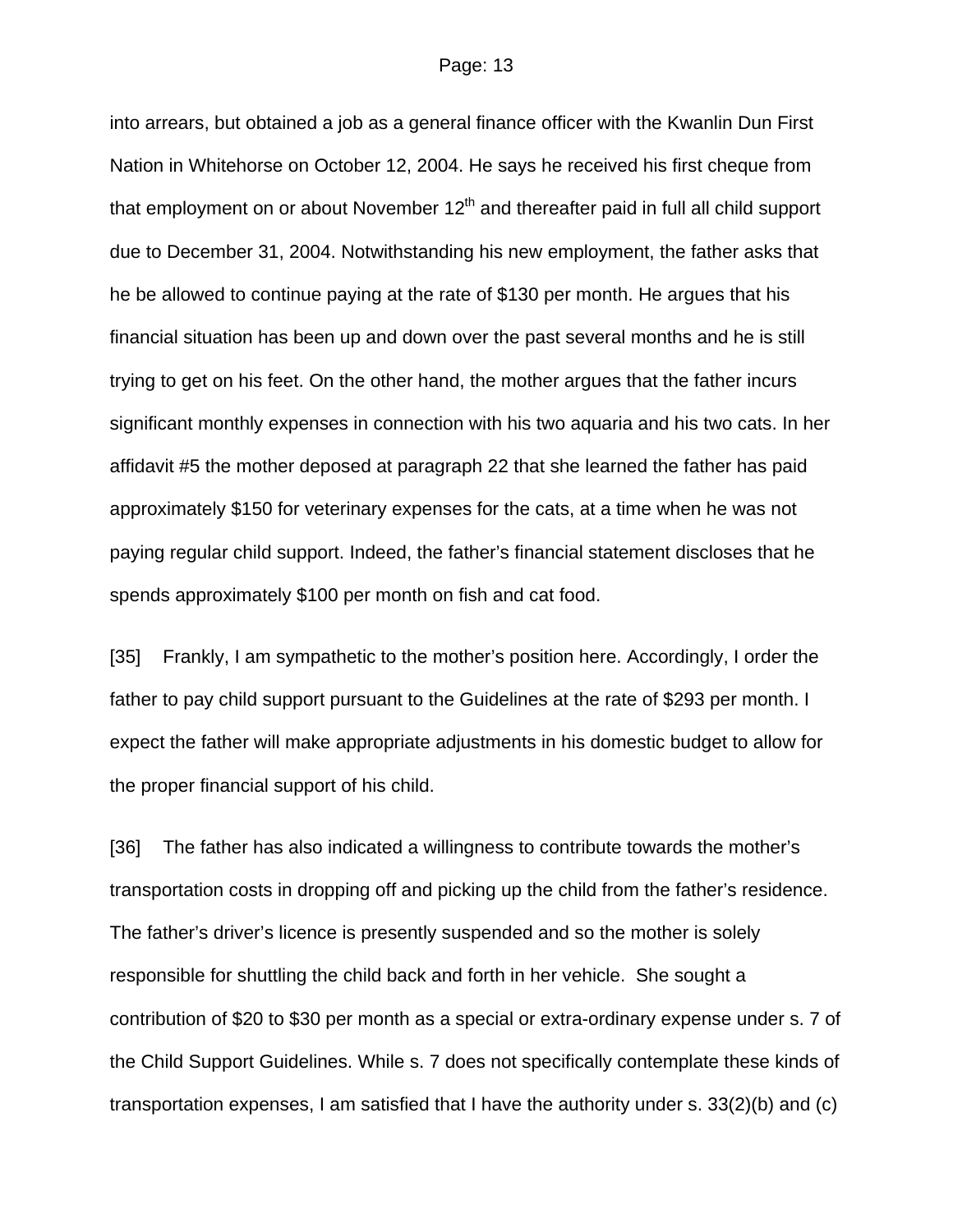of the *Children's Act*, R.S.Y. 2002 c. 31, to order that the father contribute to the mother's expenses associated with facilitating the father's access. Accordingly, I order that the father pay to the mother an additional \$20 per month.

## *Issue #5 Should the mother be permitted to travel with the child over the Christmas holidays and, if so, on what terms?*

[37] The mother originally filed her application for this relief on September 28, 2004. She wants to travel to Alberta and Saskatchewan to visit her family with the child from December  $18<sup>th</sup>$  to January  $3<sup>rd</sup>$ . She says she is willing to accommodate the father's Christmas plans by arranging longer access before or after the trip. She says she will be spending time with her mother, her maternal grandparents, four maternal aunts and many cousins who will be travelling from all over western Canada to spend Christmas together. None of that side of the family have met the child and are reportedly excited to do so. The family has contributed money to the mother and child for this trip.

[38] I am somewhat surprised by the father's relatively rigid position on this point. Initially he was completely opposed to the application, because he had a scheduled access day on Christmas Day. He has since changed that position, but remains opposed unless he receives equal time in compensation for each of his missed days of access. Given that he purports to want to re-establish a relationship of mutual respect with the mother in their dealings over the child, I would have expected a willingness to compromise in this special situation.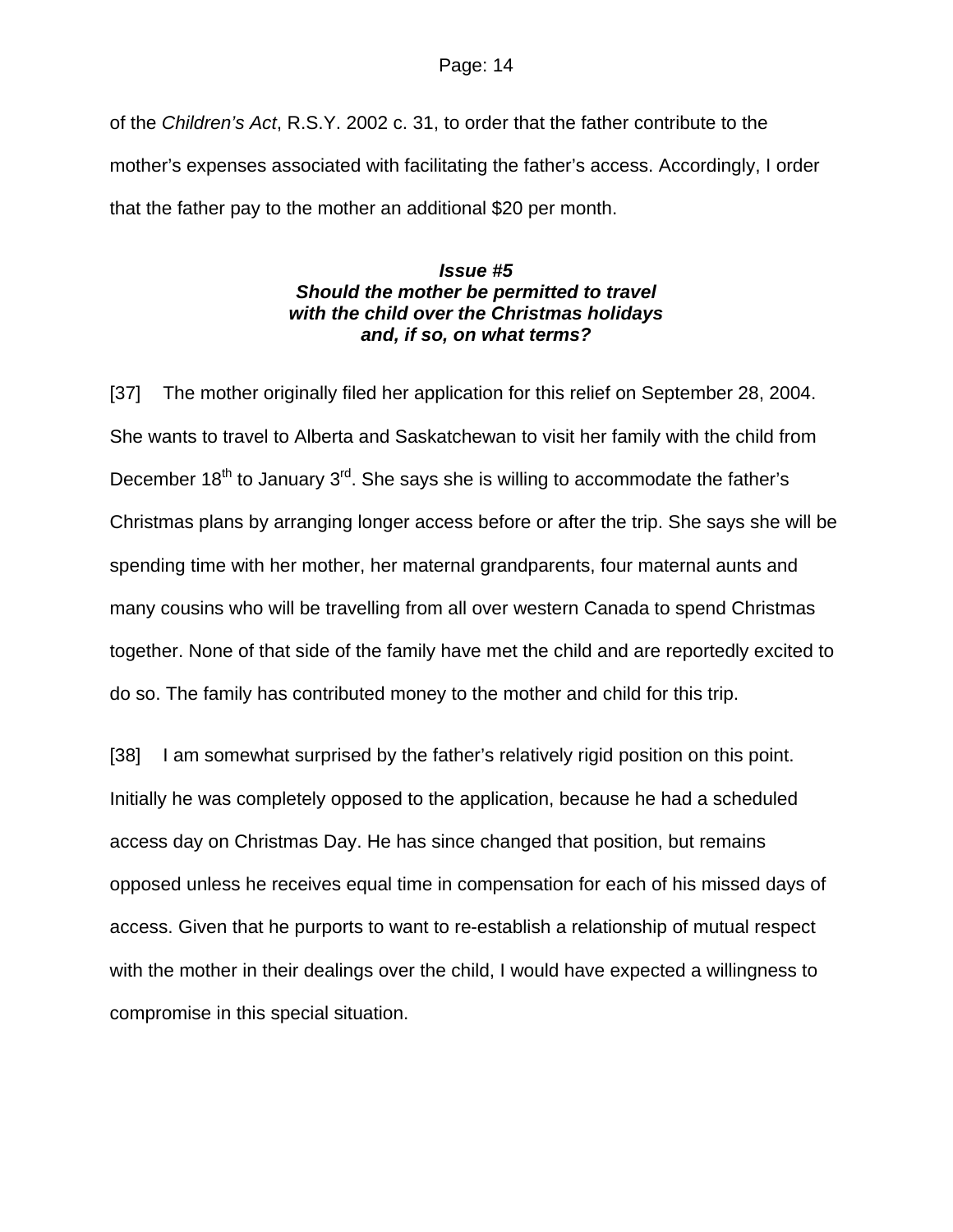[39] Nevertheless, in an attempt to be as fair as possible to the father, while recognizing that the mother's plans for this Christmas are a reasonable departure from the routine thus established, I order that the father shall have the option of exercising access on a daily basis, rather than every second day, during the same hours indicated above, from December 13<sup>th</sup> through 17<sup>th</sup> inclusive and from January 4<sup>th</sup> through 8<sup>th</sup> inclusive. I further grant permission to the mother to remove the child from the Yukon from December 18, 2004, through to and including January 3, 2005.

### **POST SCRIPT**

[40] Given that the mother was largely successful with her application, I award her costs in any event of the cause.

[41] I acknowledge the father's attendance at a "For the Sake of the Children" workshop sponsored by Yukon Family Services Association on November 17, 2004. I commend him for that, notwithstanding he did so only shortly before the hearing of these applications.

[42] I also note that under his current probation order the respondent is required to attend for an assessment by the Family Violence Prevention Unit and to complete the batterers program or any other program directed by that unit. He is further ordered to take such substance abuse assessment, counselling and treatment as may be directed by his probation officer.

[43] Given the views of Mr. Powter about the father suffering from an antisocial personality disorder, I would strongly recommend that the father attend and complete all